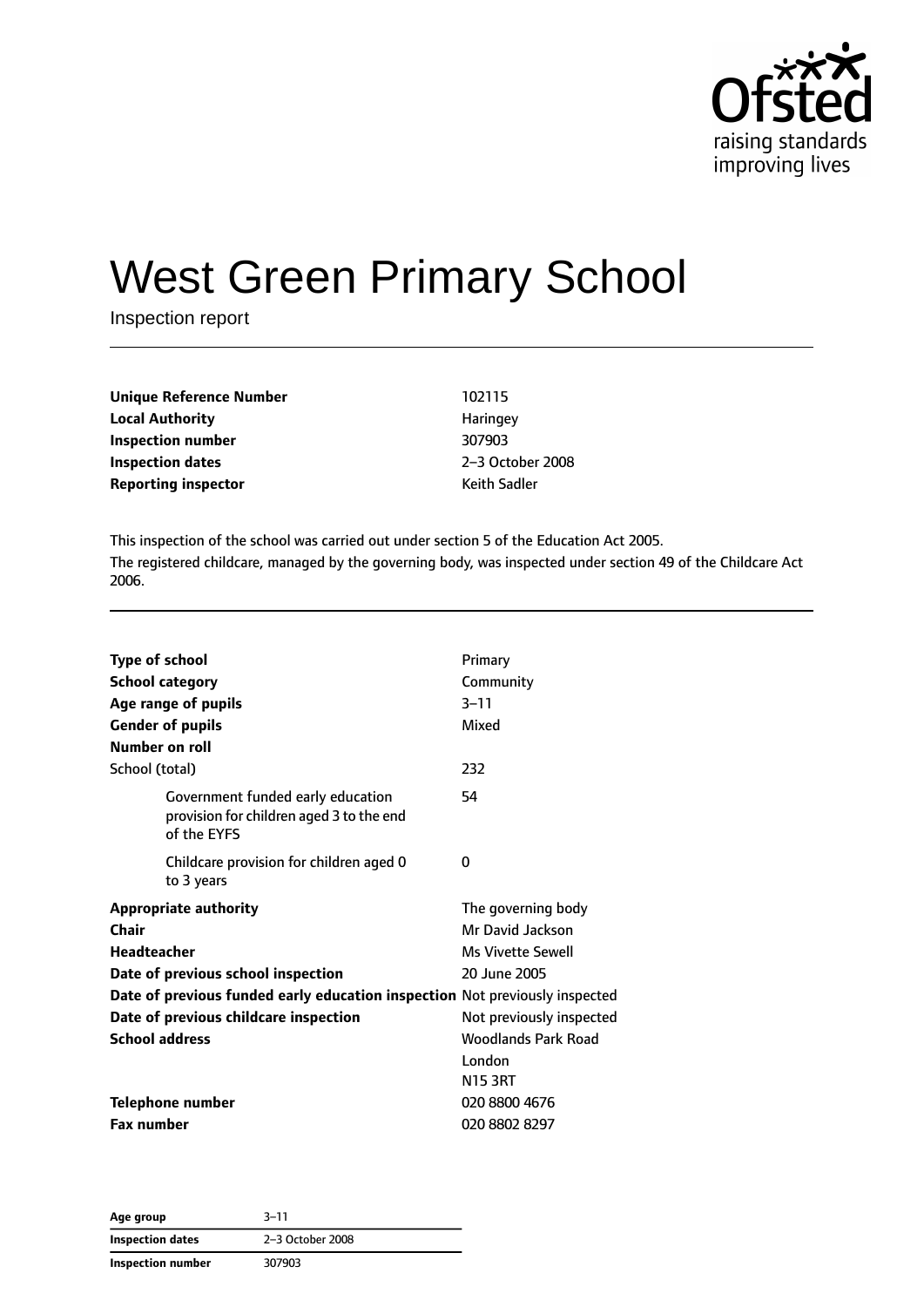.

<sup>©</sup> Crown copyright 2008

Website: www.ofsted.gov.uk

This document may be reproduced in whole or in part for non-commercial educational purposes, provided that the information quoted is reproduced without adaptation and the source and date of publication are stated.

Further copies of this report are obtainable from the school. Under the Education Act 2005, the school must provide a copy of this report free of charge to certain categories of people. A charge not exceeding the full cost of reproduction may be made for any other copies supplied.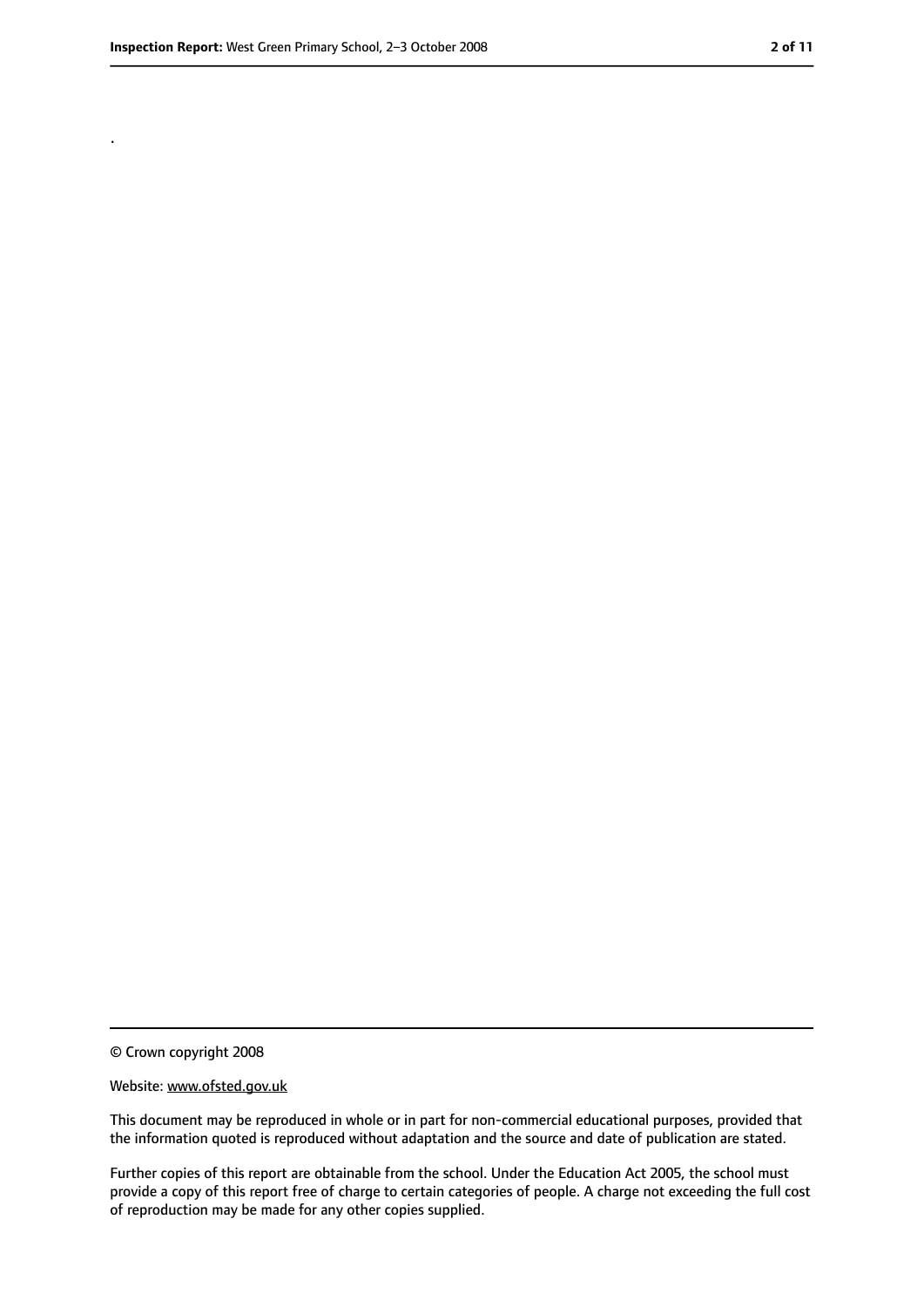# **Introduction**

The inspection was carried out by two Additional Inspectors.

#### **Description of the school**

West Green is an average sized primary school that serves a very diverse community. Almost all the pupils are from minority ethnic backgrounds. At present, there are 32 different first languages spoken. A majority of pupils are at an early stage of learning English. The proportion of pupils eligible for free school meals is exceptionally high. The proportion of pupils with learning difficulties and/or disabilities is broadly average. Many of these pupils have speech, language and communication difficulties or moderate learning difficulties. The school has a speech and language resource base that serves pupils up to Year 2 from the whole of the borough. It currently has eight pupils on roll. The school has a Nursery and Reception unit for children in the Early Years Foundation Stage (EYFS). The school has an after school club on the site that is not managed by the governing body. Governors manage a school breakfast club. The school has an unusually high proportion of pupils that are admitted in Years 4, 5 and 6 who are new to the British education system. A number have had no previous schooling.

#### **Key for inspection grades**

| Grade 1 | Outstanding  |
|---------|--------------|
| Grade 2 | Good         |
| Grade 3 | Satisfactory |
| Grade 4 | Inadequate   |
|         |              |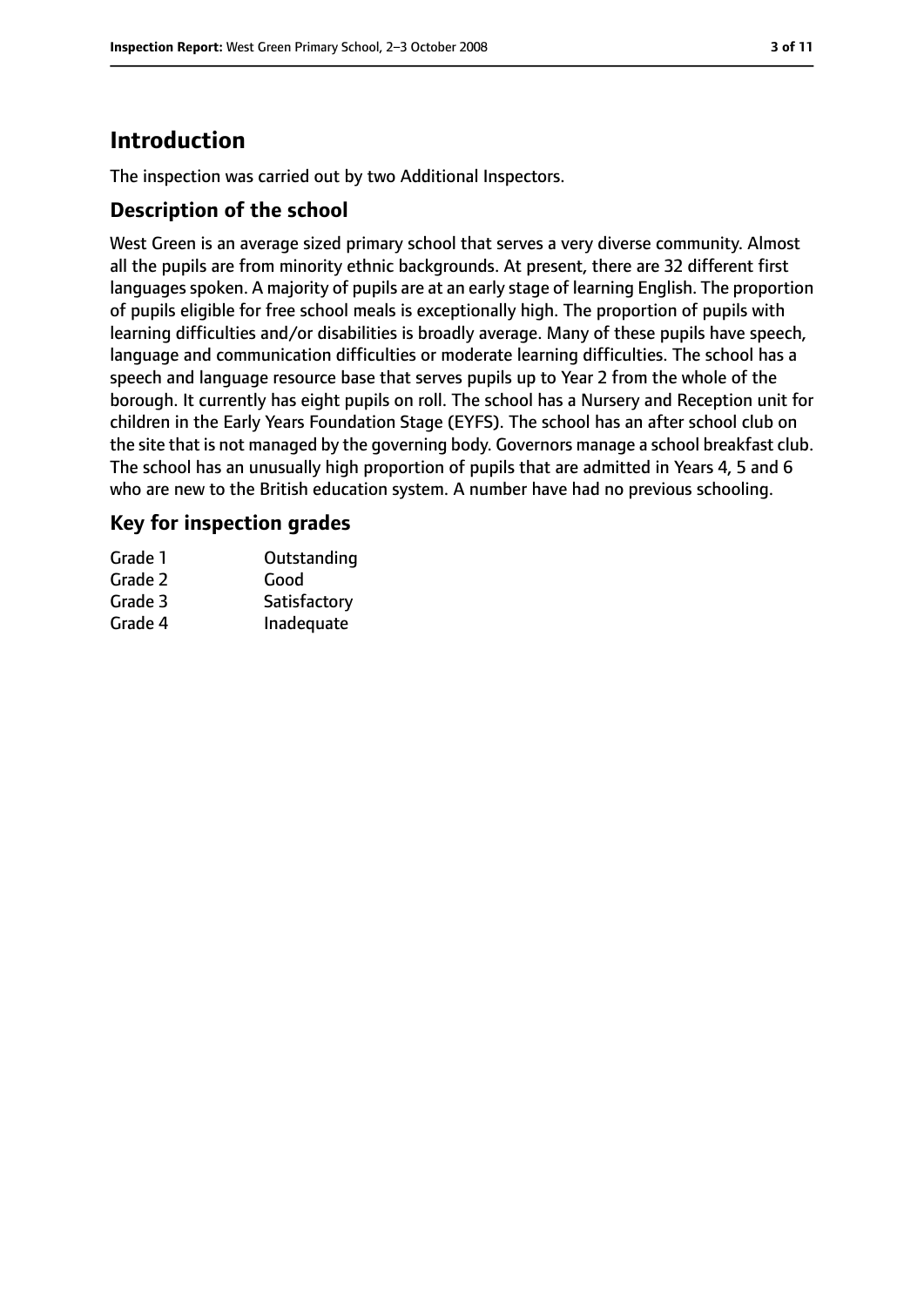#### **Overall effectiveness of the school**

#### **Grade: 3**

West Green is a satisfactory and improving school. It provides a calm and safe environment that is appreciated by pupils and parents. Relationships between the staff and pupils are good and this supports the pupils' learning well. Pupils' views are valued and respected by staff. As a result, behaviour is good and pupils have positive attitudes. Even though many families take extended holidays, pupils' enjoyment of school is reflected in their average attendance. Their personal development is good. There are high levels of care and support. The many vulnerable pupils have their needs identified quickly and there are many support programmes in place to enable them to gain confidence both in their personal and academic development.

Achievement is satisfactory overall though pupils with learning difficulties, particularly those in the speech and language resource base and those with moderate learning difficulties make good progress because the provision for these pupils is good. Standards are below the national average at the end of Years 2 and 6 though they are improving. Provisional results in the 2008 national tests for pupils at the end of Year 2 are better than the previous year, and a large majority of pupils attain the expected level. However, both in Year 2 and Year 6, few pupils gain the higher levels. The quality of teaching and learning is satisfactory. Whilst there is some good and outstanding teaching, it has not been sufficiently consistent to ensure that pupils make good progress. This is because lesson plans are not always appropriately matched to the pupils' learning needs, and teachers do not make consistently clear to pupils what they have to do to meet lesson objectives.

There is a clear determination by senior staff to ensure that pupils' progress is accelerated and good improvement projects have been put into place to strengthen provision. As a result, teaching and learning are becoming more consistent and current Year 5 and 6 pupils are on course to attain standards that are much closer to the national expectations in English, mathematics and science. However, there are still too few pupils on track to attain the higher levels, particularly in writing. The curriculum is satisfactory and all requirements are met. There are strengths in the additional activities provided, and within the good quality programme for supporting pupils' personal and social development. Although staff have commenced a programme for ensuring that literacy, numeracy and information and communication technology (ICT) skills are planned into topics being taught, this has not yet been completed.

Leadership and management are satisfactory. The school has good systems in place to check provision and pupils' performance and information has been used well to devise a good quality improvement plan that is focusing on tackling the right priorities. For example, analysis revealed that standards in writing were weaker than other areas because pupils' sentence construction and punctuation were poor. As a result, there have been considerable changes to the teaching of literacy and there are signs from work in pupils' books that these areas are now stronger. There is a robust system to monitor pupils' progress and these data are used effectively to ensure that any pupils in danger of slipping behind expectations are quickly identified and extra help provided. Governance is satisfactory. Although governors support the school well and are committed to its improvement, at present, they are over-reliant on the headteacher for information because there is no systematic programme in place for them to gather information for themselves. This limits their ability to question the school and to hold staff to account.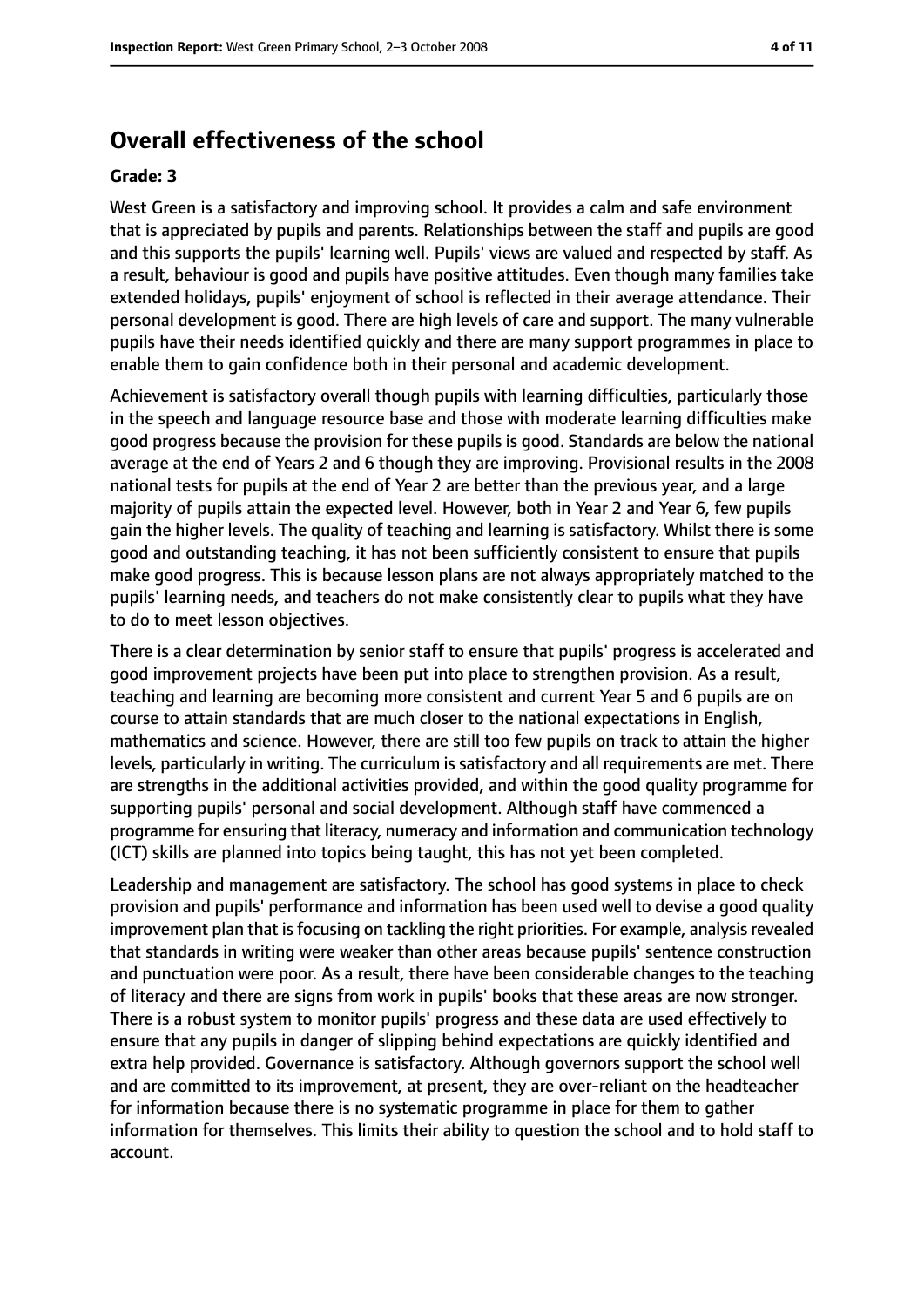### **Effectiveness of the Early Years Foundation Stage**

#### **Grade: 2**

Good leadership and management of the EYFS ensure that provision is effective and children are provided with a good start to their education. Central to this is the very thoughtful and detailed planning for both indoor and outdoor activities, which helps to encourage and engage children in their learning. The quality of teaching and learning is good with staff promoting positive relationships, encouraging children to collaborate and having a clear purpose for activities. Because there are 18 different languages spoken by the 22 children on the roll in the Nursery, staff are mindful of the need to ensure that children gain confidence in speaking English. Almost all children are provided with support in their own language, which helps them to feel secure and safe, so they learn English quickly. Even though children's skills on entry to the Nursery are exceptionally low in comparison with expected levels, because they are supported well they quickly build relationships with staff and each other.

Every opportunity is taken to celebrate festivals and successes and to involve as many parents as possible. The Eid party during the inspection was a joyous occasion! There was wonder in the children's eyes because they were excited and motivated by the event. Many parents made food with the children, a father helped children to make and paint models of the mosque, and a party for parents and children was held where children thrived in the positive and inclusive atmosphere. Children are valued and nurtured and they benefit from clear routines and staff modelling of good behaviour, kindness and care towards each other. However, even though they make good progress and achieve well in all aspects of their learning, by the time they enter Year 1 very few meet the expected learning goals, with none exceeding them.

#### **What the school should do to improve further**

- Raise standards particularly at the end of Key Stage 2 in all subjects but principally in writing and by increasing the number of pupils gaining the higher levels.
- Improve teaching and learning by ensuring that work more closely matches pupils' learning needs, and by making clear to pupils what they have to do to succeed in lessons.
- Complete the task of integrating key literacy, numeracy and ICT skills into topic plans.
- Strengthen the governors' role in holding the school to account.

A small proportion of the schools whose overall effectiveness is judged satisfactory but which have areas of underperformance will receive a monitoring visit by an Ofsted inspector before their next section 5 inspection.

# **Achievement and standards**

#### **Grade: 3**

Standards are below average but pupils' achievement is satisfactory given their starting points. Progress is good across all areas of learning in the EYFS and particularly in the children's rapid learning of English. However, because children begin school with skills that are exceptionally low in comparison with those expected for their age, few attain the expected standards on entry to Year 1. Between Year 1 and Year 6, progress has been erratic because of a legacy of ineffective lessons. This means that pupils have been making limited progress particularly, in mathematics and writing. Standards at the end of Year 2 are rising and provisional 2008 results show that they are at expected levels in reading, writing and mathematics. At the end of year 6, results have been well below expected levels. Provisional results for 2008 show that the majority reached the levels expected for their age in mathematics, science and reading, but not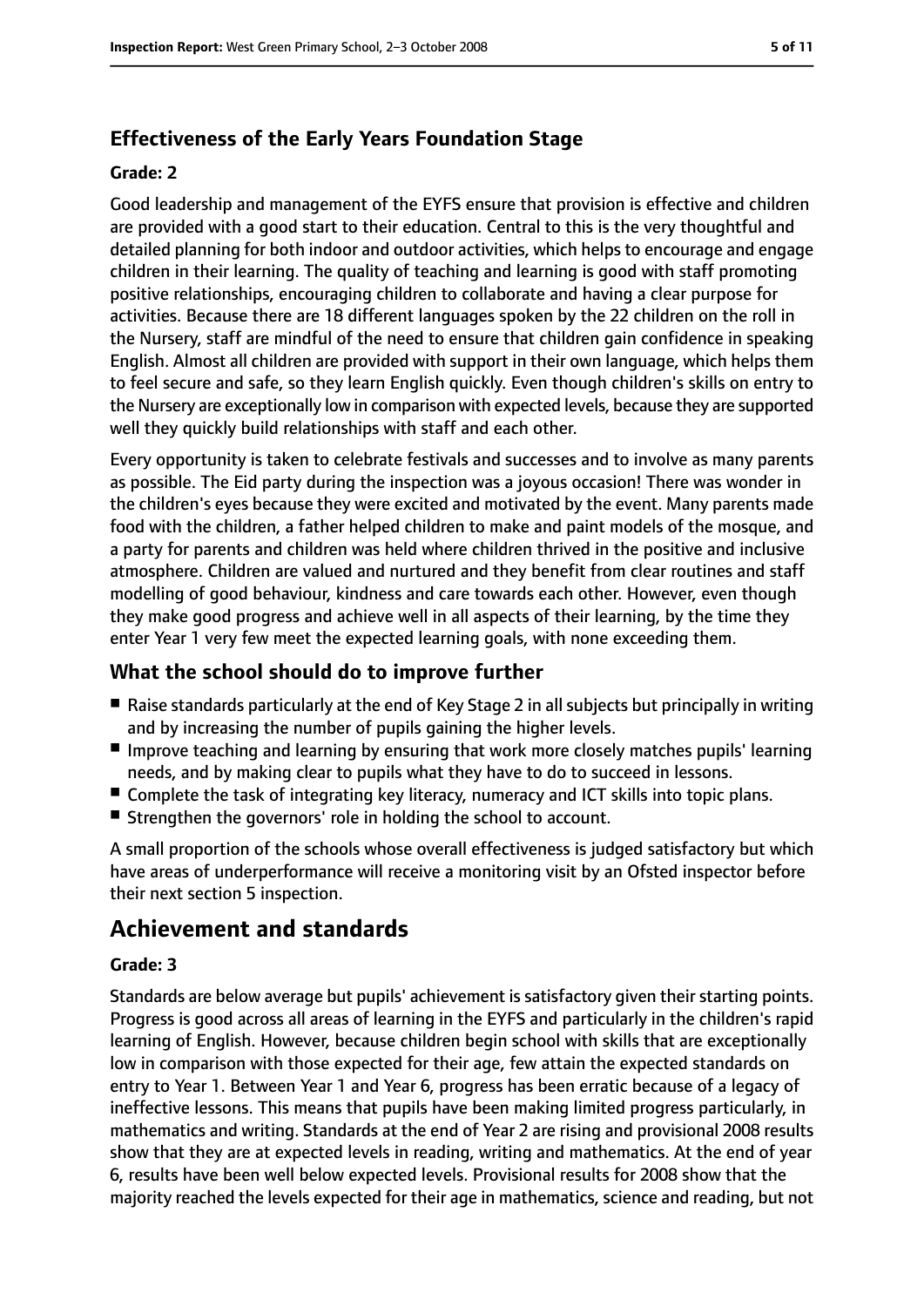in writing. Few pupils attained the higher level in any subject. Currently, pupils are making at least satisfactory progress in lessons. School data and work in books show that Year 5 and 6 pupils' progress is accelerating. However, pupils of higher abilities do not achieve as well as they could because teachers do not provide sufficient challenge for them in lessons and too little is expected of them. Almost all the pupils speak English as an additional language and they make good progress in learning English due to both the support they receive when at an early stage of learning English, and also because of the specialist support in classrooms and in withdrawal groups.

## **Personal development and well-being**

#### **Grade: 2**

Pupils' personal development, including their spiritual, moral, social and cultural development, is good. This is because the care and support provided are of high quality. Pupils feel safe in school and their behaviour is good both in lessons and around the school. At breakfast club, it is exemplary. Pupils know about the importance of a healthy diet and thoroughly enjoy the regular exercise that they have in school. Relationships are very positive between the pupils, and with all the adults. The school receives a high proportion of pupils who are newly arrived to the British education system. They quickly overcome language barriers and soon become active participants in daily classroom routines. These pupils' confidence and self-esteem is good. Pupils enjoy taking part in a wide range of fund-raising activities including selling programmes for the regular school concerts and organising and preparing for the annual school summer fete. They are proud of their school council and the positive impact that it has on their lives. Pupils also talk enthusiastically about the annual visit of the Mayor, which supports their understanding of citizenship. Pupils are appropriately prepared for their move to secondary education.

# **Quality of provision**

#### **Teaching and learning**

#### **Grade: 3**

Teaching and learning are satisfactory. Teaching and learning in the EYFS and the speech and language resource base are good and often outstanding. Here, staff plan work that is carefully matched to pupils' learning needs, expectations are high and activities exciting. This results in pupils making very good progress. In some classes in the main school, progress is good because there is good challenge, teachers make lesson objectives clear and pupils are helped to understand what they need to do to improve. However, in too many lessons, work is not well-matched to pupils' needs and teachers' expectations of what the pupils can achieve are not high enough. This slows progress, particularly for high attaining pupils. However, there are signs of improvement. Interactive whiteboards are used well to support and enliven learning. The marking of pupils' work is regular and most provides helpful comments to help pupils know what to do to improve. However, although teachers make lesson objectives clear, they do not always help pupils to understand what they have to do to meet them.

#### **Curriculum and other activities**

#### **Grade: 3**

The curriculum meets all statutory requirements and supports satisfactory progress. Some aspects of the curriculum, for example, to support the very many pupils that are at an early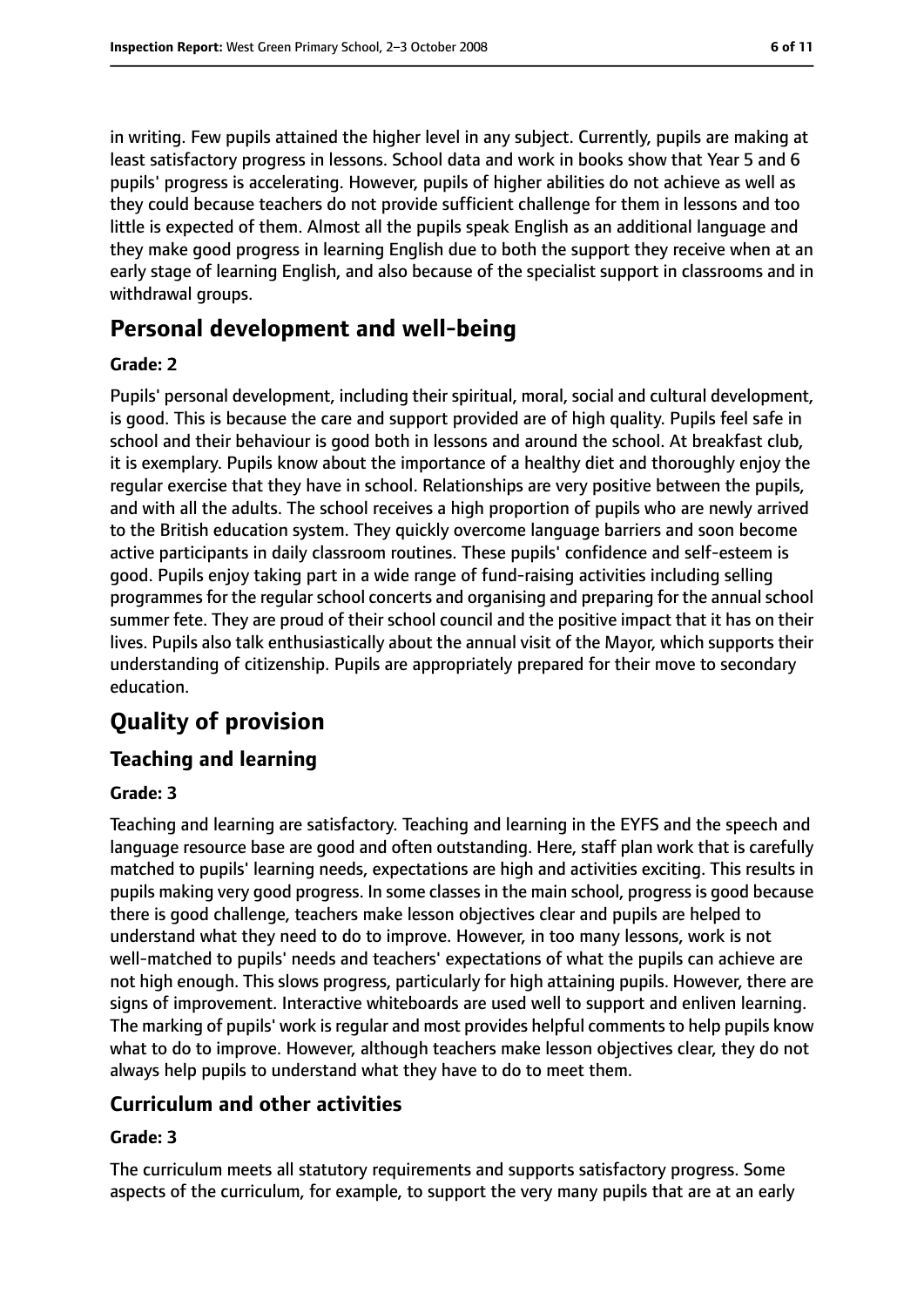stage of learning English, are good. The school caters well for vulnerable pupils. In addition, pupils with learning difficulties are supported well and there is a very good range of programmes to help them make progress, including those that are in the speech and language resource base. However, the school does not cater effectively for higher attaining pupils, because work set is not sufficiently challenging for them. The programme to support pupils' personal development is good. There are many opportunities for enrichment, which pupils relish.

#### **Care, guidance and support**

#### **Grade: 2**

Pupils feel very well cared for and know who to ask for help if they need it. Adults are responsive to pupils' personal needs and there is an excellent range of programmes to support vulnerable pupils. The school's learning mentor provides high quality support for pupils who have behavioural difficulties. She has also been instrumental in ensuring that attendance levels have improved since the previous inspection. There is a school counsellor who aids any pupils that need to discuss personal problems and the impact of her work is positive. The breakfast club is exceptionally well organised and led and makes an important contribution to the pupils' well being. Pupils are very positive, and say that it provides them with an excellent start to the day. All safequarding arrangements are fully in place. Academic quidance is satisfactory. New systems to track pupils' progress enable staff to see just how well they are doing. The quality of teachers' marking is good. All pupils are set targets to help improve their work in English and mathematics, but they are not always told precisely what they need to do to reach the next stages in their learning.

# **Leadership and management**

#### **Grade: 3**

The school evaluates the quality of leadership and management as satisfactory and this is confirmed by inspection evidence. The headteacher has a clear vision for the future of the school. She ensures that the school is responsive to the needs of the extremely diverse local community and has forged good links with the many minority ethnic groups. This has aided community cohesion. There is a recognition that the school now needs to build on its links with schools abroad in order to strengthen pupils' global awareness.

Following helpful support by the local authority, senior staff have worked hard to introduce and build upon a manageable range of initiatives to improve standards, teaching and learning. Some of these have helped to boost attainment in Year 2 and have secured improvements in pupils' progress in the junior classes. Systems to check the school's provision and to hold teachers to account for their pupils' progress are now established. Self-evaluation procedures are good and provide an accurate picture of the school's current position. Along with a track record of satisfactory improvements in the last year, this demonstrates a satisfactory capacity for further improvement. Governors support the school well, but are not sufficiently involved in finding out for themselves about pupils' progress and the school's provision.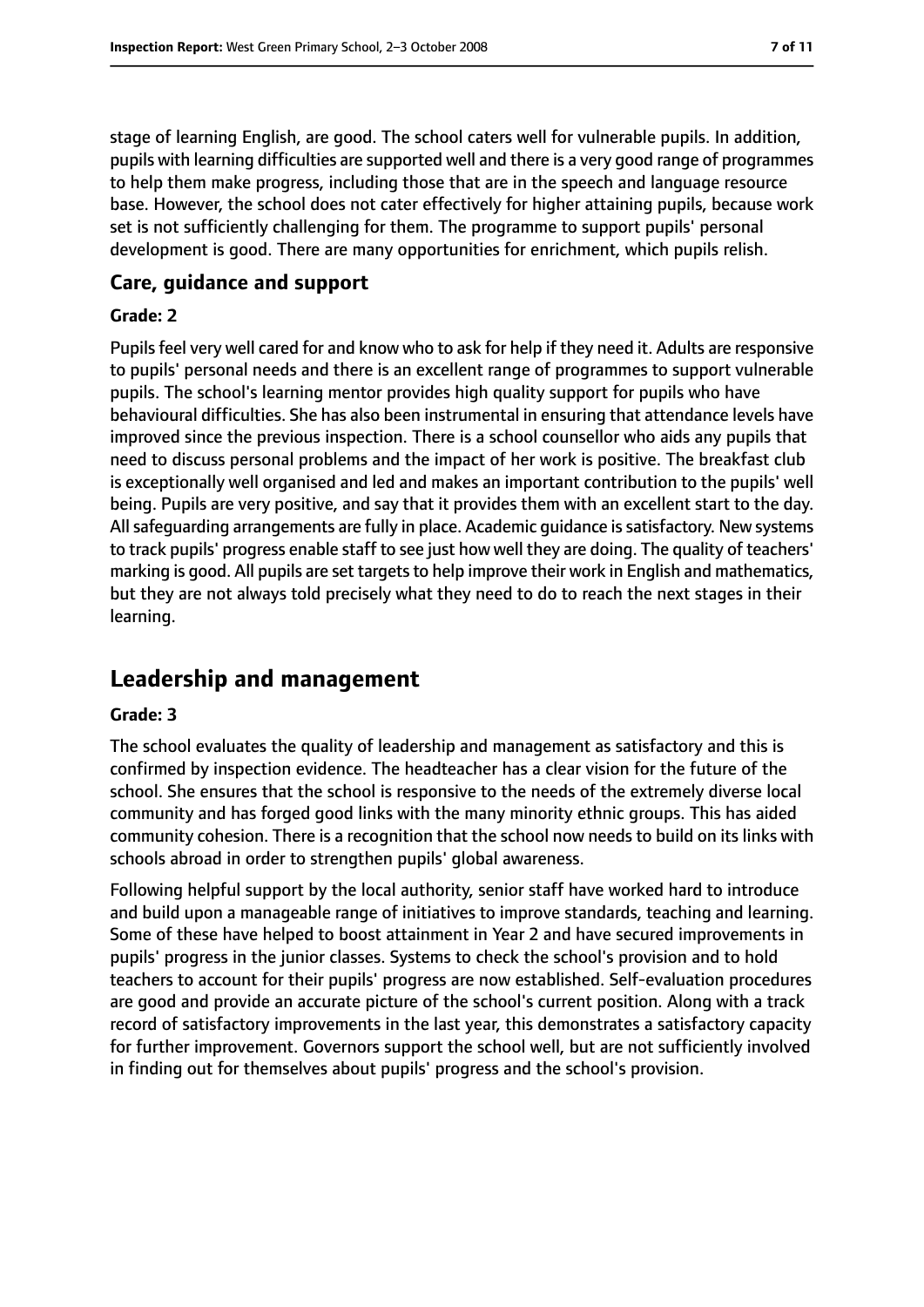**Any complaints about the inspection or the report should be made following the procedures set out in the guidance 'Complaints about school inspection', which is available from Ofsted's website: www.ofsted.gov.uk.**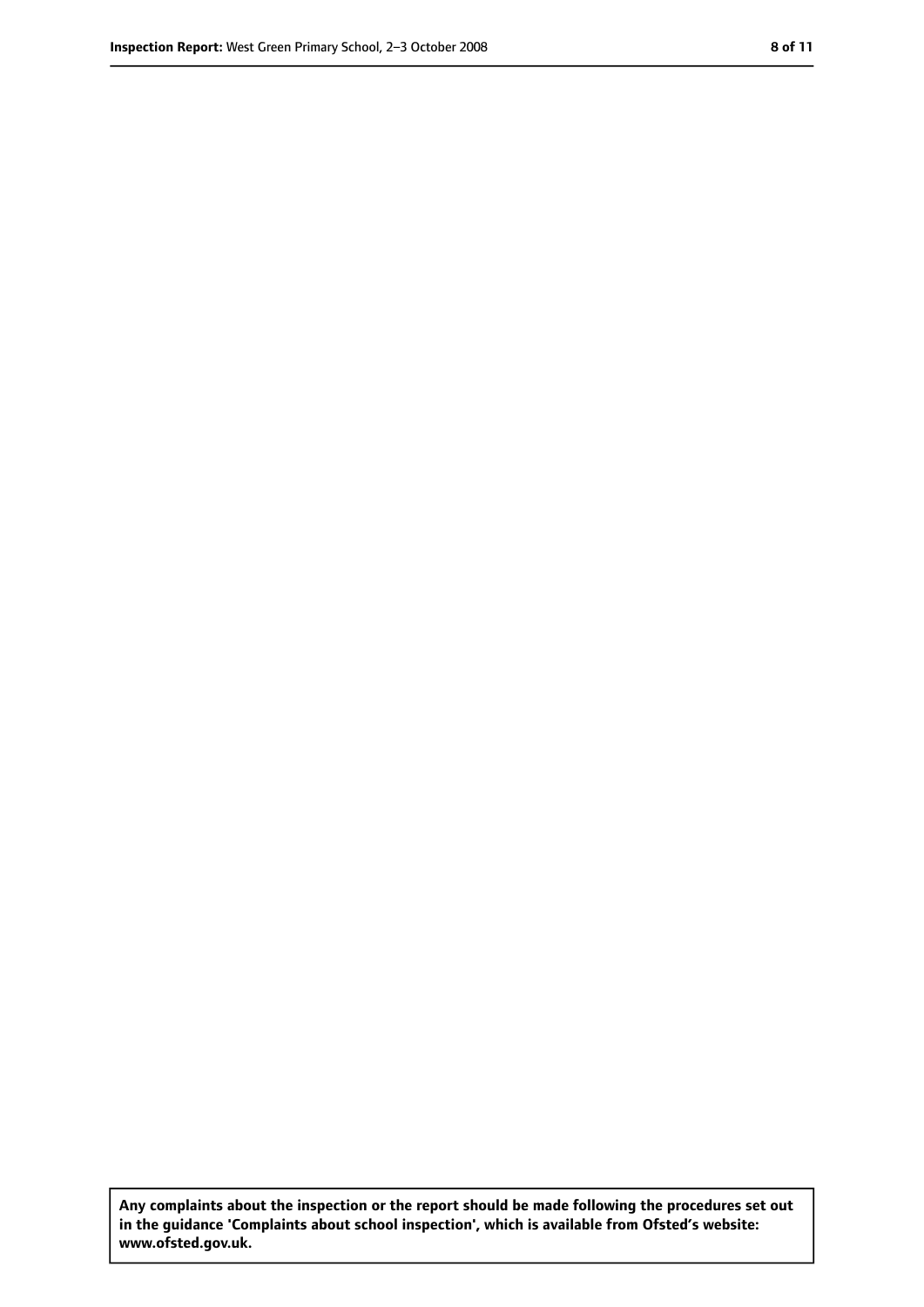# **Inspection judgements**

| $^{\backprime}$ Key to judgements: grade 1 is outstanding, grade 2 good, grade 3 satisfactory, and | School  |
|----------------------------------------------------------------------------------------------------|---------|
| arade 4 inadequate                                                                                 | Overall |

#### **Overall effectiveness**

| How effective, efficient and inclusive is the provision of<br>education, integrated care and any extended services in meeting the<br>needs of learners? |     |
|---------------------------------------------------------------------------------------------------------------------------------------------------------|-----|
| Effective steps have been taken to promote improvement since the last<br>inspection                                                                     | Yes |
| How well does the school work in partnership with others to promote learners'<br>well being?                                                            |     |
| The capacity to make any necessary improvements                                                                                                         |     |

### **Effectiveness of the Early Years Foundation Stage**

| How effective is the provision in meeting the needs of children in the<br><b>EYFS?</b>       |  |
|----------------------------------------------------------------------------------------------|--|
| How well do children in the EYFS achieve?                                                    |  |
| How good are the overall personal development and well-being of the children<br>in the EYFS? |  |
| How effectively are children in the EYFS helped to learn and develop?                        |  |
| How effectively is the welfare of children in the EYFS promoted?                             |  |
| How effectively is provision in the EYFS led and managed?                                    |  |

#### **Achievement and standards**

| How well do learners achieve?                                                                               |  |
|-------------------------------------------------------------------------------------------------------------|--|
| The standards <sup>1</sup> reached by learners                                                              |  |
| How well learners make progress, taking account of any significant variations<br>between groups of learners |  |
| How well learners with learning difficulties and/or disabilities make progress                              |  |

#### **Annex A**

<sup>&</sup>lt;sup>1</sup>Grade 1 - Exceptionally and consistently high; Grade 2 - Generally above average with none significantly below average; Grade 3 - Broadly average to below average; Grade 4 - Exceptionally low.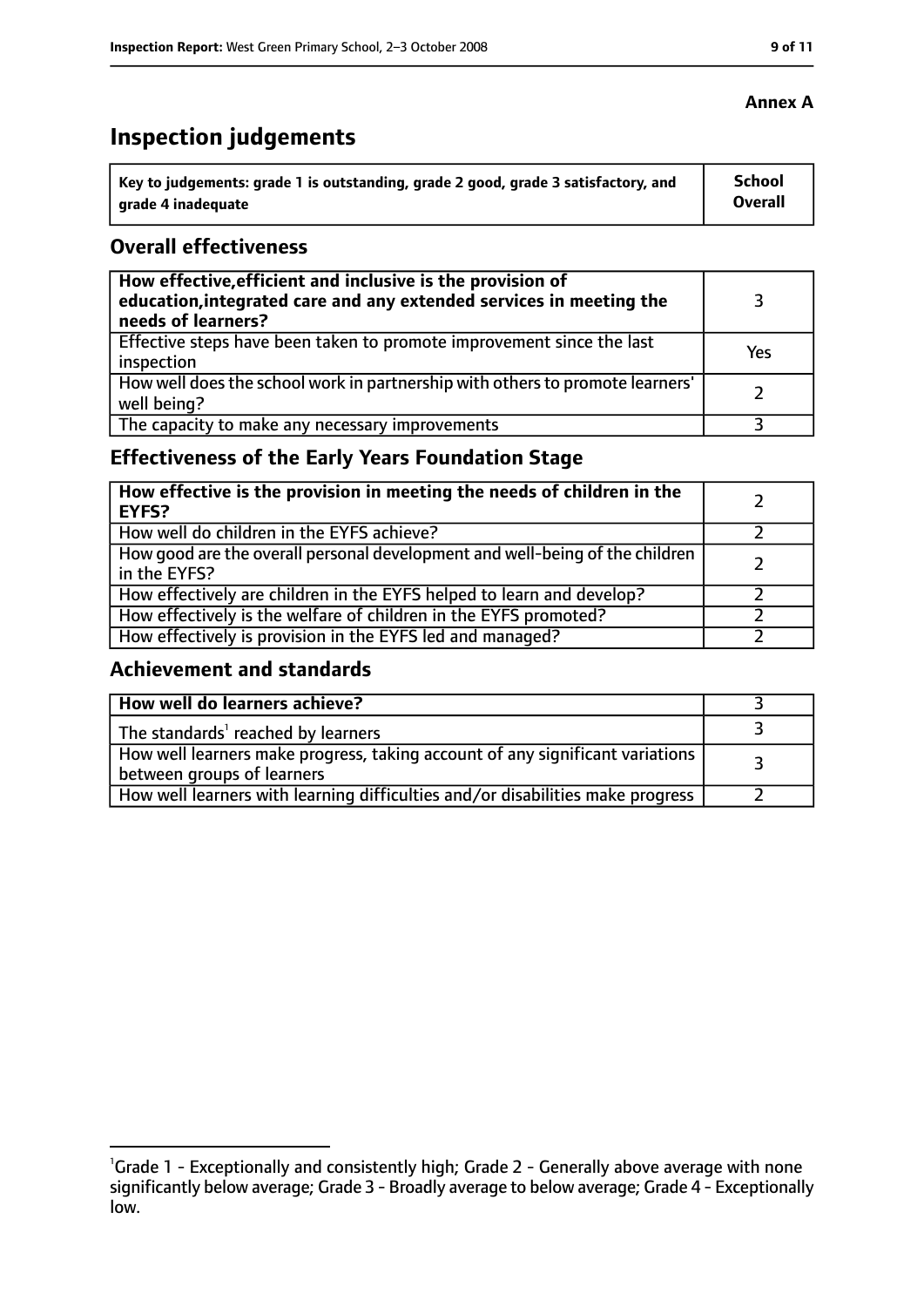### **Personal development and well-being**

| How good are the overall personal development and well-being of the<br>learners?                                 |  |
|------------------------------------------------------------------------------------------------------------------|--|
| The extent of learners' spiritual, moral, social and cultural development                                        |  |
| The extent to which learners adopt healthy lifestyles                                                            |  |
| The extent to which learners adopt safe practices                                                                |  |
| The extent to which learners enjoy their education                                                               |  |
| The attendance of learners                                                                                       |  |
| The behaviour of learners                                                                                        |  |
| The extent to which learners make a positive contribution to the community                                       |  |
| How well learners develop workplace and other skills that will contribute to<br>their future economic well-being |  |

# **The quality of provision**

| $\vert$ How effective are teaching and learning in meeting the full range of<br>  learners' needs?      |  |
|---------------------------------------------------------------------------------------------------------|--|
| How well do the curriculum and other activities meet the range of needs and<br>  interests of learners? |  |
| How well are learners cared for, quided and supported?                                                  |  |

### **Leadership and management**

| How effective are leadership and management in raising achievement<br>and supporting all learners?                                              |     |
|-------------------------------------------------------------------------------------------------------------------------------------------------|-----|
| How effectively leaders and managers at all levels set clear direction leading<br>to improvement and promote high quality of care and education |     |
| How effectively leaders and managers use challenging targets to raise standards                                                                 | 3   |
| The effectiveness of the school's self-evaluation                                                                                               |     |
| How well equality of opportunity is promoted and discrimination eliminated                                                                      |     |
| How well does the school contribute to community cohesion?                                                                                      |     |
| How effectively and efficiently resources, including staff, are deployed to<br>achieve value for money                                          | 3   |
| The extent to which governors and other supervisory boards discharge their<br>responsibilities                                                  |     |
| Do procedures for safequarding learners meet current government<br>requirements?                                                                | Yes |
| Does this school require special measures?                                                                                                      | No  |
| Does this school require a notice to improve?                                                                                                   | No  |